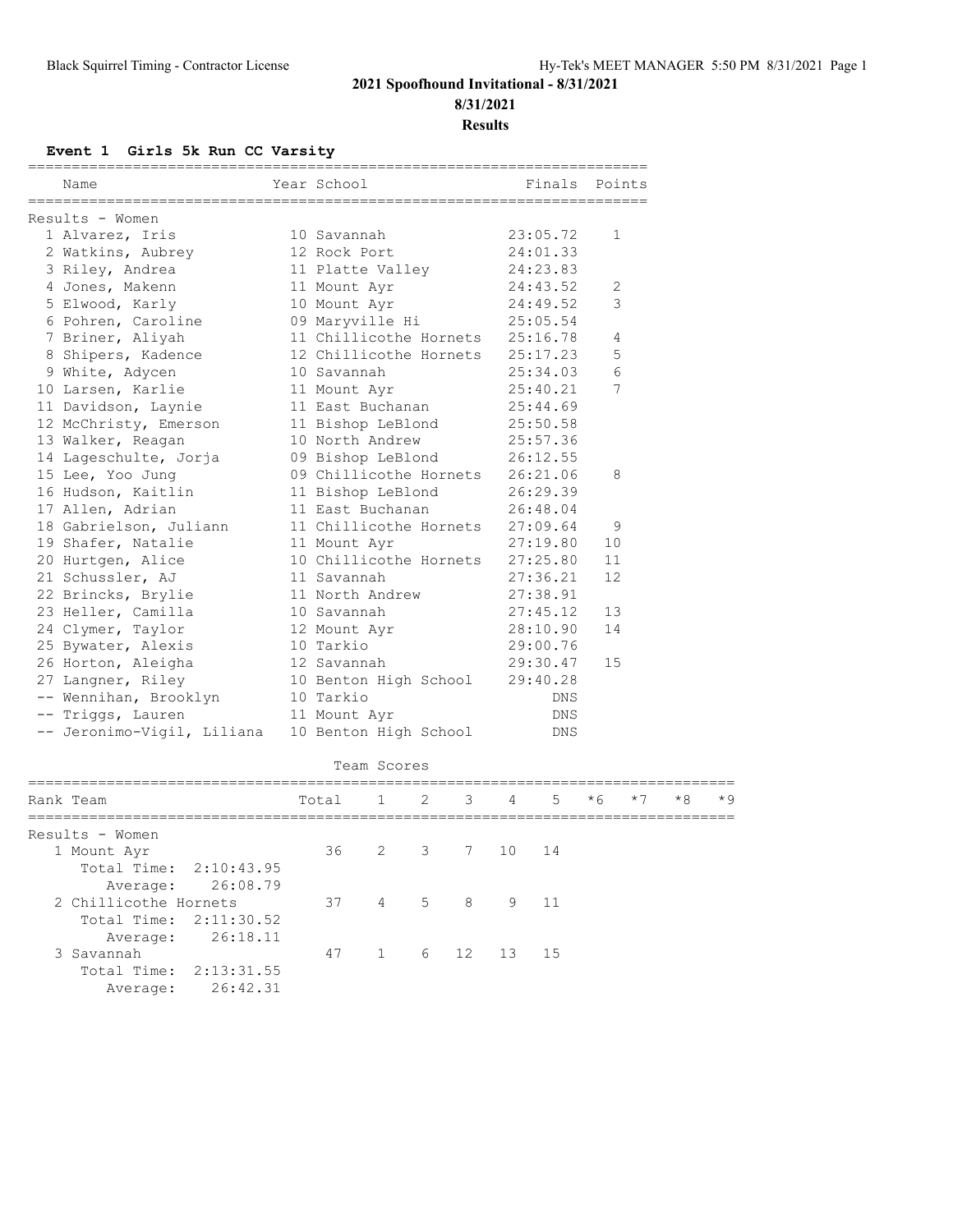## **2021 Spoofhound Invitational - 8/31/2021 8/31/2021**

**Results**

**Event 4 Boys 5k Run CC Varsity**

| Name<br>================================== | Year School            | Finals   | Points         |
|--------------------------------------------|------------------------|----------|----------------|
| Results - Men                              |                        |          |                |
| 1 Galapin, Jaq                             | 12 Maryville Hi        | 17:44.77 | 1              |
| 2 Blackford, Connor                        | 10 Maryville Hi        | 18:00.09 | $\overline{2}$ |
| 3 Sterling, Cale                           | 12 Maryville Hi        | 18:47.57 | 3              |
| 4 Spackler, Cole                           | 11 Benton High School  | 19:33.95 | $\overline{4}$ |
| 5 McCoy, Elliot                            | 10 Benton High School  | 19:35.04 | 5              |
| 6 Lesher, Daniel                           | 11 Tarkio              | 19:46.61 |                |
| 7 Masters, Dylan                           | 09 Maryville Hi        | 20:07.54 | 6              |
| 8 Lucas, Caleb                             | 11 Rock Port           | 20:10.69 |                |
| 9 Deering, Bradley                         | 09 Maryville Hi        | 20:16.24 | 7              |
| 10 Dierenfeldt, Owen                       | 09 Savannah            | 20:24.15 | 8              |
| 11 Marriott, Mason                         | 10 Maryville Hi        | 20:33.58 | 9              |
| 12 Aguilar, Sky                            | 12 Benton High School  | 20:37.67 | 10             |
| 13 Evans, Cain                             | 09 Chillicothe Hornets | 20:44.23 | 11             |
| 14 Eckstein, Jonathan                      | 10 Bishop LeBlond      | 20:49.68 | 12             |
| 15 Lyford, Austin                          | 10 Chillicothe Hornets | 20:58.61 | 13             |
| 16 Trujillo, Adan                          | 09 Mount Ayr           | 21:11.13 |                |
| 17 Shipers, Carter                         | 09 Chillicothe Hornets | 21:35.20 | 14             |
| 18 Williams, Lucas                         | 11 Bishop LeBlond      | 21:53.72 | 15             |
| 19 Henry, Max                              | 11 East Buchanan       | 22:01.72 |                |
| 20 Holtman, Ethan                          | 10 Platte Valley       | 22:05.73 |                |
| 21 Peery, Jacob                            | 10 Platte Valley       | 22:21.41 |                |
| 22 Walsh, Cy                               | 10 Savannah            | 22:30.85 | 16             |
| 23 Lile, Tyson                             | 09 Bishop LeBlond      | 22:41.82 | 17             |
| 24 Bloomquist, Braiden                     | 10 Maryville Hi        | 22:48.57 | 18             |
| 25 Perry, Wyeth                            | 11 East Buchanan       | 22:52.02 |                |
| 26 Andrews, Ian                            | 11 Savannah            | 23:01.82 | 19             |
| 27 Anderson, Cole                          | 09 Tarkio              | 23:02.69 |                |
| 28 Gregory, Logan                          | 11 Chillicothe Hornets | 23:16.33 | 20             |
| 29 Parkes, Stephen                         | 12 Chillicothe Hornets | 23:17.71 | 21             |
| 30 Keller, Alton                           | 09 Chillicothe Hornets | 23:20.11 | 22             |
| 31 Crook, Zach                             | 10 Bishop LeBlond      | 23:35.22 | 23             |
| 32 Catron, Zachary                         | 12 Benton High School  | 23:44.28 | 24             |
| 33 Trapp, William                          | 09 Bishop LeBlond      | 23:51.00 | 25             |
| 34 Newton, Will                            | 12 Mount Ayr           | 24:05.10 |                |
| 35 Russo, Jarom                            | 09 North Andrew        | 24:07.39 |                |
| 36 Schussler, Lucas                        | 10 Savannah            | 24:33.39 | 26             |
| 37 Jameson, Tristan                        | 12 East Buchanan       | 24:35.86 |                |
| 38 Lund, Noah                              | 11 Savannah            | 24:59.12 | 27             |
| 39 O'Riley, Cowen                          | 09 Tarkio              | 25:02.61 |                |
| 40 Wilhelmsen, Shelton                     | 11 Lafayette XC        | 25:46.08 |                |
| 41 Peery, Logan                            | 09 Platte Valley       | 26:15.70 |                |
| 42 Hawkins, Christopher                    | 11 Benton High School  | 26:35.98 | 28             |
| 43 Phroper, Gage                           | 09 Benton High School  | 28:20.74 | 29             |
| 44 Bremer, Carson                          | 11 Benton High School  | 29:46.74 | 30             |
| -- Wolf, Micah                             | 12 Platte Valley       | DNS      |                |
| -- Manship, Quenton                        | 12 Platte Valley       | DNS      |                |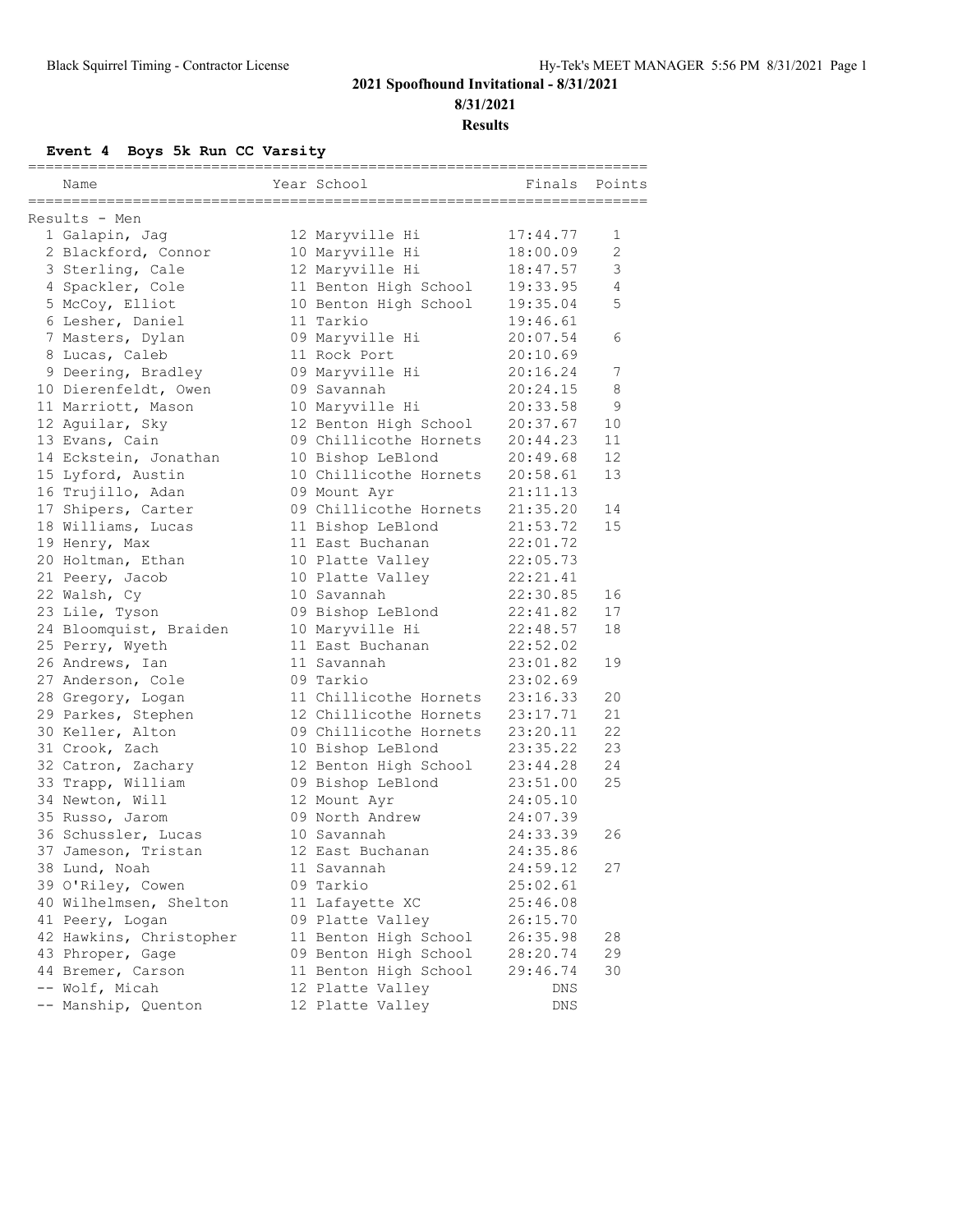# **2021 Spoofhound Invitational - 8/31/2021**

# **8/31/2021**

## **Results**

**....Event 4 Boys 5k Run CC Varsity**

|                                                                            |       | Team Scores    |             |    |                |                 |      |      |      |      |
|----------------------------------------------------------------------------|-------|----------------|-------------|----|----------------|-----------------|------|------|------|------|
| Rank Team                                                                  | Total |                | 1 2         | 3  | $\overline{4}$ | 5               | $*6$ | $*7$ | $*8$ | $*9$ |
| Results - Men                                                              |       |                |             |    |                |                 |      |      |      |      |
| 1 Maryville High Schoo<br>Total Time: 1:34:56.21<br>18:59.25<br>Average:   | 19    |                | $1 \t 2$    | 3  | 6              | $7\phantom{.0}$ | 9    | 18   |      |      |
| 2 Benton High School<br>Total Time: 1:50:06.92<br>22:01.39<br>Average:     | 71    | $\overline{4}$ | $5^{\circ}$ | 10 | 24             | 28              | 29   | 30   |      |      |
| 3 Chillicothe Hornets<br>Total Time:<br>1:49:52.08<br>21:58.42<br>Average: | 79    | 11             | 13          | 14 | 20             | 21              | 22   |      |      |      |
| 4 Bishop LeBlond<br>Total Time: 1:52:51.44<br>22:34.29<br>Average:         | 92    | 12             | 15          | 17 | 23             | -25             |      |      |      |      |
| 5 Savannah<br>Total Time: 1:55:29.33<br>23:05.87<br>Average:               | 96    | 8              | 16          | 19 | 26             | 27              |      |      |      |      |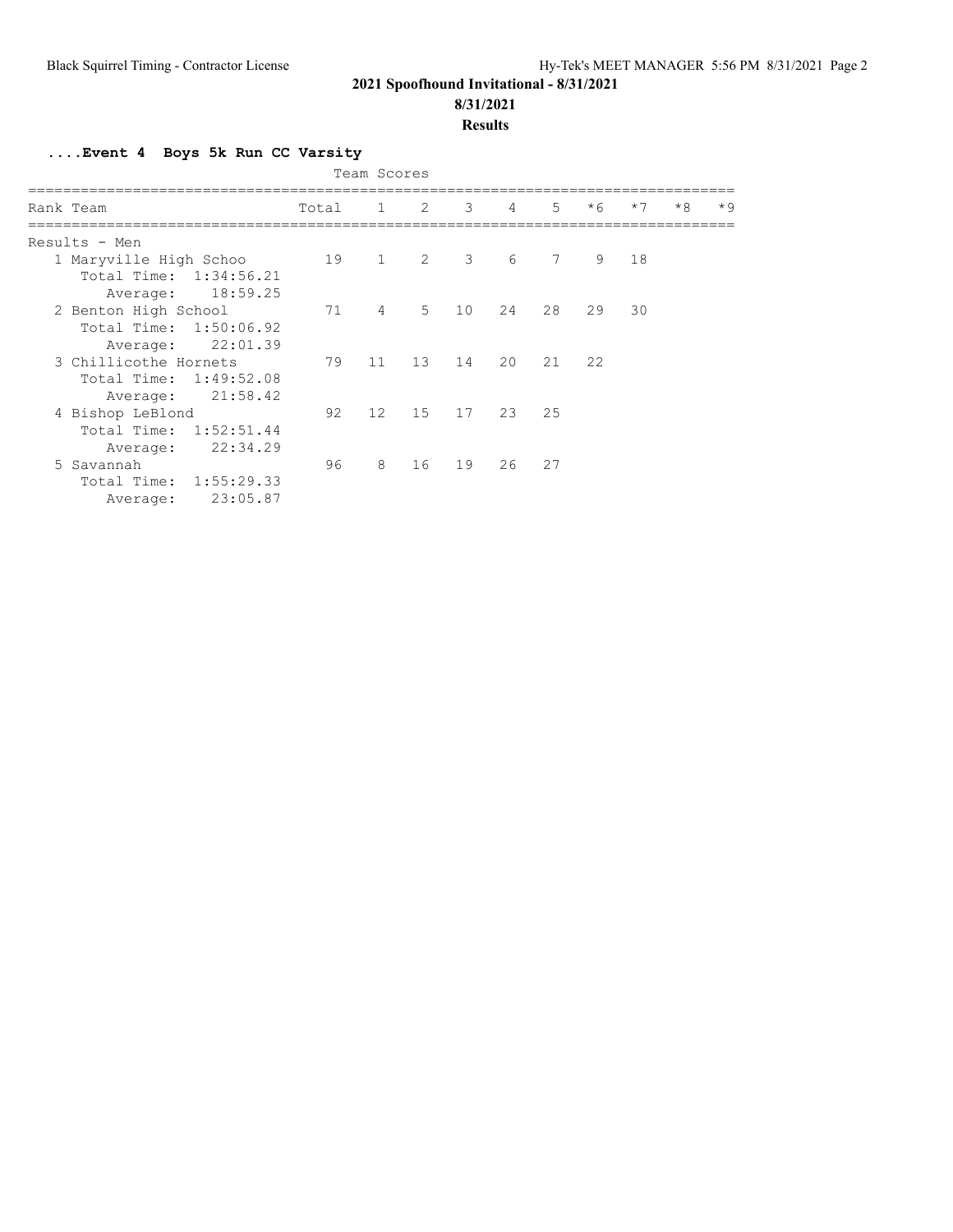# **2021 Spoofhound Invitational - 8/31/2021**

**8/31/2021**

#### **Results**

# **Event 2 Girls 3200 Meter Run CC Junior Varsity**

| Name                | Year School            | Finals     | Points |
|---------------------|------------------------|------------|--------|
|                     |                        |            |        |
| Results - Women     |                        |            |        |
| 1 Strauch, Kennedy  | 10 Maryville Hi        | 17:31.65   |        |
| 2 Lillard, Madison  | 09 North Andrew        | 17:50.81   |        |
| 3 Clark, Aubree     | 9 Mount Ayr            | 18:05.16   |        |
| 4 Conklin, Kyleigh  | 9 Mount Ayr            | 19:14.97   |        |
| 5 Nester, Kendall   | 11 North Andrew        | 20:26.35   |        |
| 6 Fostek, Karissa   | 09 Chillicothe Hornets | 21:34.26   |        |
| 7 Sickels, Andrea   | 12 Mount Ayr           | 22:49.49   |        |
| 8 Fuller, Lilian    | 10 Mount Ayr           | 35:46.52   |        |
| -- Shipers, Emily   | 10 Chillicothe Hornets | <b>DNS</b> |        |
| -- Buck, Halle      | 11 Maryville Hi        | <b>DNS</b> |        |
| -- Cranmer, Kaylynn | 11 Chillicothe Hornets | <b>DNS</b> |        |